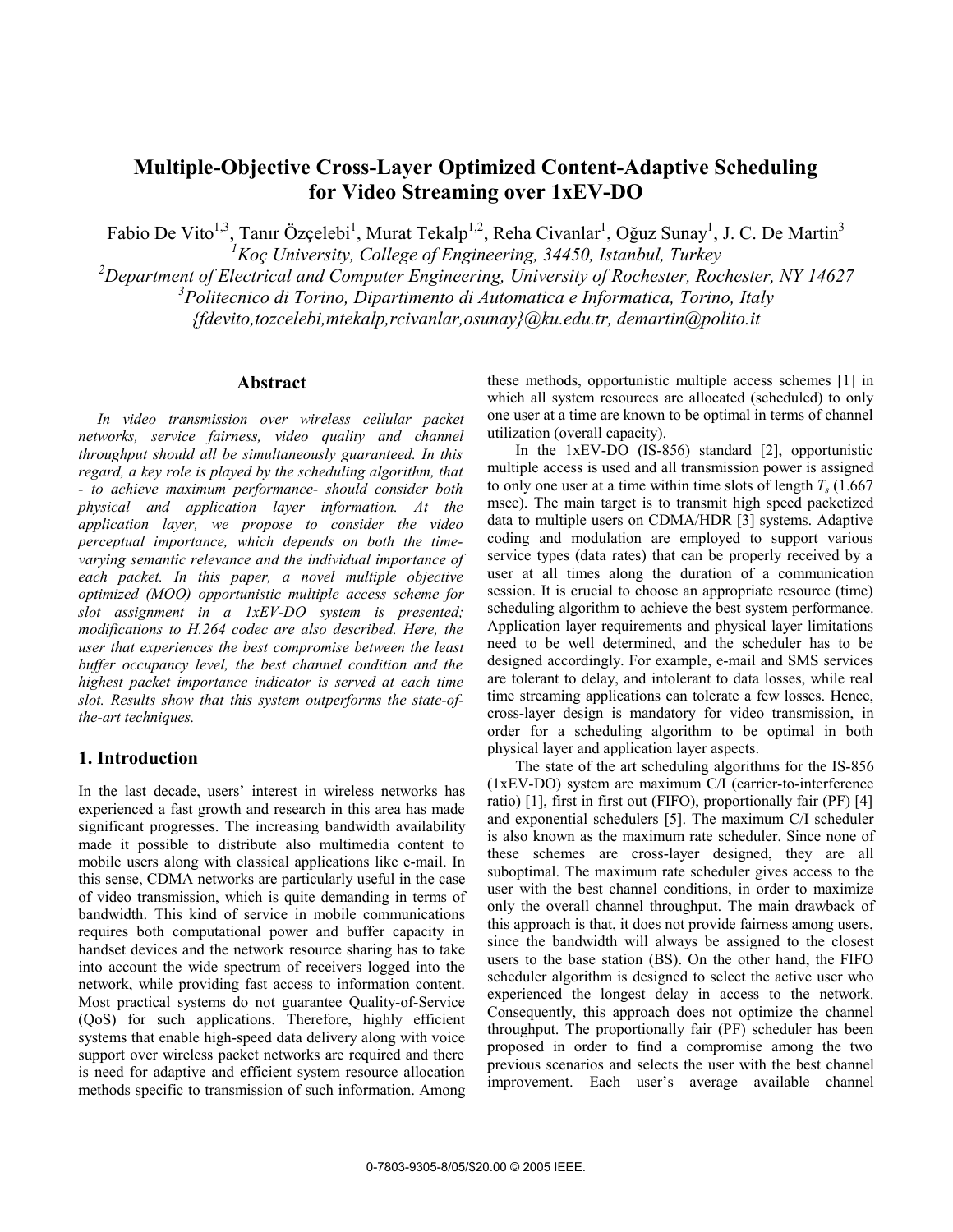bandwidth is tracked for a given time window and its present available channel throughput's ratio to its average over that time window is calculated at every time slot. The user with the highest such ratio is scheduled for the present time slot. An evolution of this approach is the *exponential scheduler* of [5] which adds some fairness in terms of service latency.

In packet wireless systems, packet losses are likely to occur and this results in serious reduction in received video quality unless appropriate error protection and/or error concealment techniques are employed. These packet losses are due to bit errors, congestion at intermediate routers or late delivery. Since we are interested in video streaming rather than a download-and-play solution, video packets that are delivered later than their playout times are discarded at receiver side and are considered lost; therefore, if the sender detects that the packet will arrive late at the receiver, it can discard (not transmit) the late information at the source side, hence avoiding network congestion. Automatic Repeat reQuest (ARQ) techniques are not useful for our purposes since they might cause undesired pauses while streaming video information. It is more efficient to rely on some kind of a-posteriori error recovering (FEC), trying to better protect the portions of information we consider more important.

Multimedia streams, and in particular video data, have not uniform importance. In video coding, as a result of inter and intra frame prediction, the importance levels of video packets differ from each other. Also, if we consider the semantic importance levels of different temporal segments, packets that originate from more important segments can be protected better for user convenience. It is necessary to build a network architecture which is able to recognize the different importance of packets signaled by the sources, and behaves accordingly. All of the so far presented slot assignment schemes operate at the physical layer and they do not consider either semantic meaning of the content or decodability importance of network packets (i.e., how well they are concealed). However, overall user utility can be significantly increased using cross layer design, appropriate packet priority assignment and content (semantic relevance) analysis. In this paper, a novel cross-layer multi-objective optimized (MOO) scheduler for video streaming over 1xEV-DO system is presented. The overall channel throughput, individual buffer occupancy levels and contribution of the received network packets in terms of visual quality are simultaneously maximized.

This paper is organized as follows: The packet importance concept both under the aspect of decodability and semantic meaning is introduced in Section 2, while the scheduling multi-objective optimization (MOO) formulation is outlined in Section 3. The method used for MOO solution is explained in Section 4. Experimental results with different settings are given in Section 5, and finally, conclusions are drawn in Section 6.

## **2. Packet Importance**

#### **2.1. Semantic Importance and Codec Modifications**

Video contents have not a uniform semantic importance. There are several segments (shots) which can be of different interest for different users within a sequence. In a sport event transmission, play actions and replays are the most important parts. Videos can be segmented into parts with different semantic meanings automatically using existing algorithms (e.g. [6] for soccer games) in the literature. Naturally, the semantic importance depends strongly on the user preferences. Provided that we have a system that can collect each user's preferences for a set of scene types (e.g. play actions, replays and waiting times), it is possible to encode each region at a different bitrate, allowing low-importance frames to be coded at much less bitrate than important ones, thus saving bits for high-importance scenes. In this way, we can obtain better PSNR for semantically important regions, preserving the same overall average bitrate for the sequence.

In order to generate this effect, two major modifications have to be implemented within the encoder; first, each semantic region has to contain an integer number of GOPs, so variable GOP size has to be allowed, and moreover the bitrate control should be able to change its target value for each GOP while encoding the sequence.

The state-of-the art encoder works with fixed GOP structure, indicating the number of I/P-frames within a GOP and the number of B-frames between two consecutive P-ones. A semantic region can be formed up by one or more GOPs but, in order to properly change bitrate between regions, each one has to begin with an I-frame; given the variable number of frames that can be contained in each region, it is not possible to specify a fixed structure and the coding of Iframes has to be decided dynamically. Our solution allows to change the total number of frames within the GOP; if a region contains too many frames, we break it into smaller parts. For example, a region lasting 123 frames with a maximum GOP size of 30 frames will be separated into five GOPs, the first four containing 30 frames each, and the last one containing the remaining three frames; next region will then begin with an I-frame as required by the setting. It is also possible to have only one GOP for each region, but in this case, if a transmission error occurs, the effect in the decoded video can last until the end of the region; breaking down regions in GOPs lasting about one second could be a good compromise between coding efficiency and error recovery.

The reference H.264 codec includes bitrate control capabilities; it is built to allow the selection of an overall bitrate for the sequence, and it starts encoding with a userdefined quantization parameter. This implementation can require the time of one or two initial GOPs to converge properly if the initial quantization parameter is not chosen wisely. In this work, we need fast changes in the target bitrate;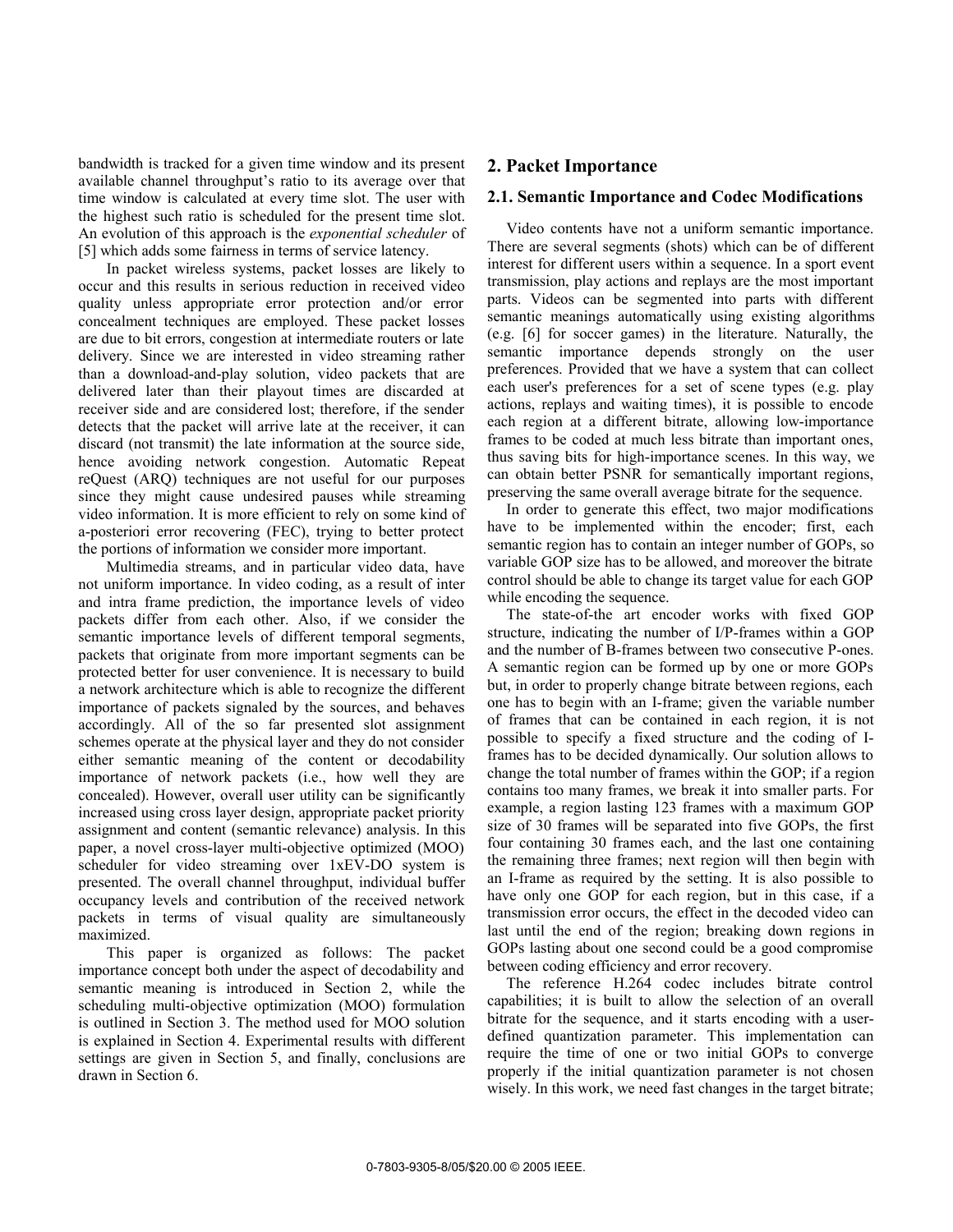in theory the desired per-GOP bitrate can switch between several values in few frames, and convergence time becomes a key point. Given a target bitrate for each GOP as defined by the level of semantic importance of the region it belongs to, we enforce the codec to automatically select the best possible starting quantization parameter from a pre-built table.

Whenever a bitrate switching is required, the codec will start encoding an I-frame choosing the closer quantization parameter; the standard bitrate control routine will then start and encode the GOP at the desired bitrate. The codec is able to work at whichever desired bitrate spanning from 3 Mbps to 15 kbps. Tests show that, whenever a bitrate switching is required, the target value is obtained with an error of 5% in the majority of the cases, even in the first GOP of the region.

This implementation is particularly useful if a sequence contains several scene changes, given its fast convergence to the target value.

#### **2.2. Per-packet Decodability Importance**

Defining per-region semantic importance allows selecting the coding bitrate, but packets belonging to the same region have not the same decodability importance; usually, packets coming from I and P frames have higher impact on the decoded video if lost, given the possibility of error propagation by means of motion prediction. This decodability importance depends strongly on the role played in achieving compression by the frame a packet belongs to; packet losses within an I-frame can potentially propagate until the next keyframe is reached. More importance has to be assigned to those packets that would produce higher errors at the decoder, introducing also a relative importance among packets belonging to the same semantic region. The joint usage of both semantic and distortion importance can be mapped in priorities within a scheduling algorithm, to ensure transmission of high-importance packets also in network overload conditions.

Packets belonging to the same GOP have different importance according to the amount of distortion they would introduce in the decoded stream if lost, as defined in [7]. This importance can be computed at low cost if both the position of the frame within the GOP and the concealment technique used are known. The error is injected in the frame the packet comes from, and concealed by the error masking routine; the residual error can then be propagated to following frames my means of motion prediction. Distortion is measured as the MSE introduced by each loss in isolation, computed between the correctly decoded stream and the corrupted version; this number is real and has to be quantized over a given number of levels before being passed to the scheduler. The indicator of the distortion level should be used jointly with the semantic level of importance. The joint importance is computed as the product of the semantic importance level and the quantized decodability importance.

#### **2.3. Definition of Packet Priorities**

Traffic sources are scheduled for transmission if they experience good channel and buffer condition and are going to transmit high importance packets; at each time slot, we want to schedule the user that has the highest importance packet ready. Packets are reordered within each GOP according to the product of semantic importance and distortion importance levels; decodability importance is a real number and has to be quantized.

With this setting, we allow a packet coming from an I-frame of a low-importance region to be scheduled instead of a packet coming from a high-importance B-frame.

#### **3. Problem Formulation**

Due to additional bandwidth limitations, wireless communications require more careful managing of system resources compared to its wired counterpart. Visual quality of the received video is crucial as far as the mobile subscribers are concerned; hence over-compression of video information is not feasible for service providing companies. Therefore, transmission of video content over low bandwidth channels requires pre-fetching of data stream at the receiver side, so that distortion and pauses caused by buffer underflows or overflows in the duration of video playout can be avoided. This pre-roll (initial buffer) delay can not be excessive for any particular user due to buffer limitations and customer convenience. High visual quality, low pre-roll delay and continuous playout of the content are the most important requirements from a video streaming system, and appropriate scheduling algorithms are desirable.

Both physical layer feedback (C/I ratios) and application layer feedback (decoder buffer level) are needed in order for a scheduling algorithm to work efficiently. In the 1xEV-DO scheme, the back-channel is used to report the current C/I ratio experienced by mobile users, so that the transmitter is aware of the maximum rate that can be achieved for each user within a probability of error range. Channel statistics history is stored and used at the transmitting site for better performance. In our framework, the client buffer occupancy levels are also reported back to the base station as shown in Figure 1.



Figure 1. All users in the cell provide channel and buffer status feedback to the base station (BS).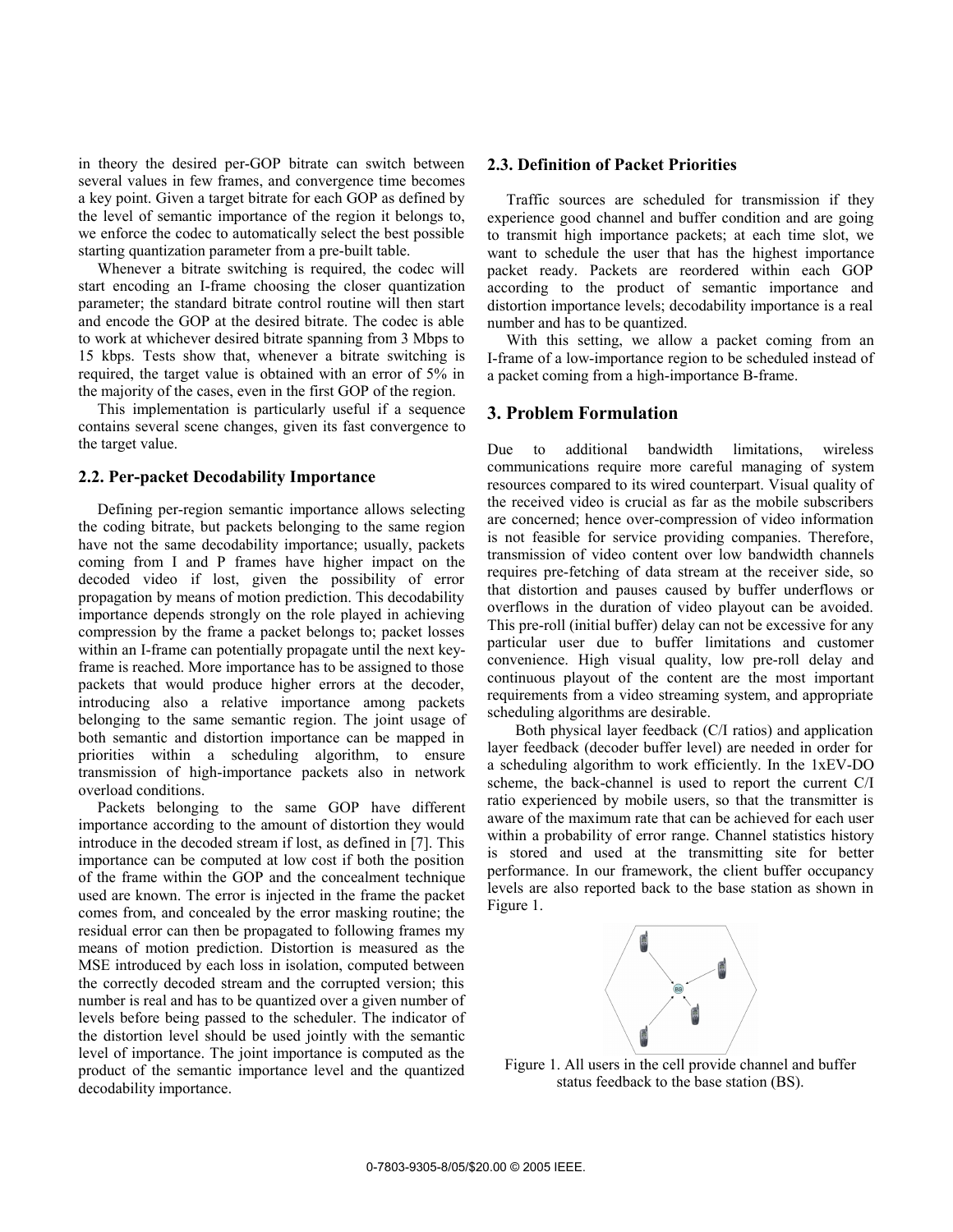Assume that there exist *K* users within the wireless network, demanding videos from the base station with a certain bitrate distribution,  $R_V(t)$ . Here  $t$  ( $0 \le t \le \infty$ ) denotes the discrete time slot index. Our aim is to maximize the overall average channel throughput at each time slot, R(t), while guaranteeing fair and satisfying quality of service for each of these *K* users. Fairness can be provided by maximizing the buffer levels of individual candidates for scheduling at each time slot. If buffer underflows are inevitable, the video quality can still be protected by careful priority assignment to video packets according to per-packet decodability and semantic importance. In this way, since the video packets with high decodability and semantic importance are transmitted with priority*, packet losses are forced to occur at the less important parts.* Therefore, the group of objective functions to be optimized among users at time *t* is  ${B_i(t), R_i(t), imp_i(t)}$ , where  $B_i(t)$  denotes the buffer fullness level, *Ri(t)* represents the effective channel throughput, and  $\lim_{i}$  *imp*<sub>i</sub> $(t)$  is the per-packet importance for user *i* at time *t*. The average channel throughput up to time slot *t* can be calculated as below:

$$
\overline{R}(t) = \frac{1}{t} \times \sum_{1 \le i \le k} \sum_{1 \le t' \le t} s_i(t') \cdot R_i(t')
$$
(1)

where  $s_i(t)$  is a binary variable taking the value 1 if user *i* is scheduled at time slot number *t*, 0 otherwise. The buffer occupancy level of user *i* at time *t* is given by

$$
B_i(t) = \max\{B_i(t-1) + T_s \times (s_i(t) \cdot R_i(t) - R_v(t)), 0\} \tag{2}
$$

We can also calculate the channel throughput in a recursive manner in terms of previous value as given below:

$$
\overline{R}(t) = \frac{1}{t} \times \left( (t-1) \times \overline{R}(t-1) + \sum_{1 \le i \le k} s_i(t) \cdot R_i(t) \right)
$$
  
= 
$$
\frac{(t-1) \times \overline{R}(t-1)}{t} + \frac{1}{t} \cdot \sum_{1 \le i \le k} s_i(t) \cdot R_i(t)
$$
 (3)

For large values of t, the first term on the right hand side of the above equation becomes approximately equal to  $\overline{R}$  (t-1). Then, the throughput enhancement due to scheduling the *i*<sup>th</sup> user at time slot *t*,  $\overline{AR}_i$  (t), is calculated as follows:

$$
\overline{\Delta R}_i(t) = \overline{R}(t) - \overline{R}(t-1) \cong \frac{1}{t} \cdot R_i(t) \qquad (4)
$$

Ideally, the server side must schedule the user that experiences the best compromise between the least buffer occupancy level, the best available throughput enhancement and the most important network packet to be delivered. Hence, our optimization formulation for choosing the user to schedule at time slot *t* is given by

$$
\arg \max_{i} (\overline{\Delta R_i}(t)) = \arg \max_{i} \left\{ \frac{1}{t} \cdot R_i(t) \right\} \tag{5}
$$

$$
\arg\min_{i} (B_i(t))
$$
 (6)

$$
\arg \max_i (imp_i(t)) \tag{7}
$$

jointly subject to

$$
B_i(t+1) \leq \mathit{BufferSize}(i)
$$

where *BufferSize(i)* denotes the available decoder buffer size at the  $i^h$  client. The last constraint is necessary to guarantee that a user whose buffer will overflow after a possible slot assignment is never scheduled. This constraint can indeed cause performance drops in terms of channel capacity especially in the case of maximum rate scheduler, since the user with the highest available rate can not be scheduled all the time.

It is not possible to suggest a direct relationship between the values of instantaneous buffer level and available channel rate for a specific user. In fact, a user's buffer level gives no obvious hint about the current channel condition and visa versa. Therefore, the exhaustive multi-objective optimization method given in Section 4 needs to be applied.

#### **4. Multi-Objective Optimization (MOO)**

For single objective optimization problems, one can come up with one or more optimal solutions resulting in a *unique* optimal function value. In contrast, this uniqueness of the optimal function value is not valid for multi-objective optimization (MOO) problems since two or more of the objective functions may be either conflicting or uncorrelated.



Figure 2. The proposed algorithm schedules the user whose corresponding point is closest to the utopia point.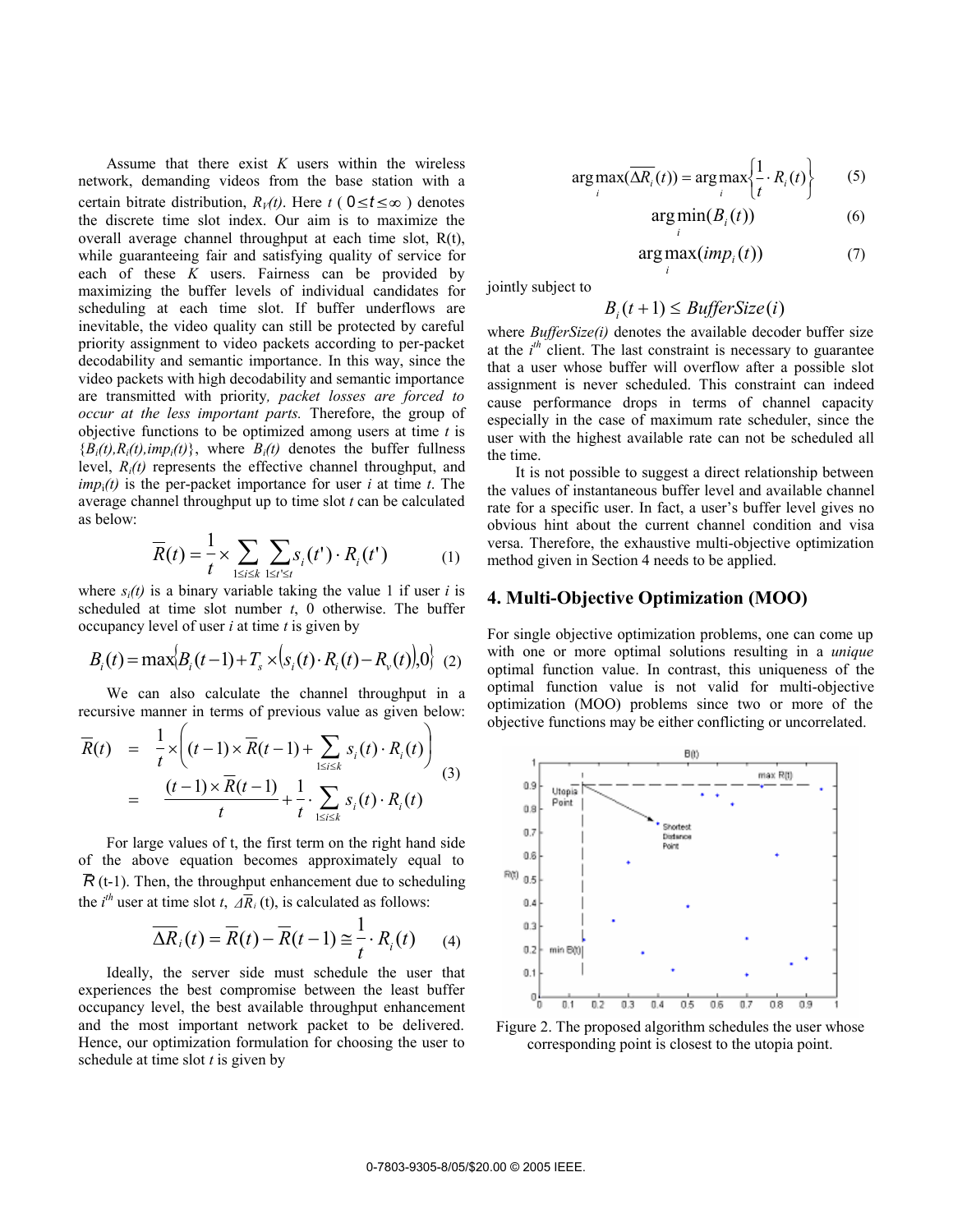In the proposed method, the throughput enhancement, the decoder buffer occupancy level and the per-packet importance are normalized to take real values between 0 and 1 as shown in Figure 2 for the two dimensional case, which is also described in [8]. The utopia point, *U(t)*, on the throughput-buffer-importance space is set as follows:

$$
U(t) = \left(\overline{\Delta R}(t)_{\text{max}}, B(t)_{\text{min}}, imp_i(t)\right) \tag{8}
$$

A more detailed explanation of the multiple-objective optimization (MOO) techniques used in the literature can be found in [9]-[10].

#### **5. Experimental Results**

We encoded a 2250-frames test sequence (part of a soccer game) at 100 kbps average bitrate, where the time duration of the sequence is 90 seconds. Semantically important regions are coded at ten times the bitrate used for low-importance GOPs, obtaining 150 kbps versus 15 kbps ratio; this wide difference in bitrate has been chosen to assign as much as possible of the resources to semantically important regions, and corresponds to a scenario in which all of the users declare that they prefer to receive a very good stream in the highimportance part and nearly do not care of the low-importance regions (the ratio of importance is 1 to 10). The decodability importance has been quantized using two levels.

The resulting stream is fed into the scheduler using a 4-level (joint semantic and quantized decodability) importance indicator. One percent random packet losses are added to simulate bit errors, while other losses can be introduced by late packet delivery. To further stress the system, eight users require the same video at the same time, generating a peak joint bitrate of 1.2Mbps when semantically important frames are transmitted; this will result in packets not transmitted since their deadline expired. Packets are ordered on a GOP-basis at the source side, according to their importance; in this way, we transmit important packets of each GOP first, and packets discarded due to late delivery will be concentrated in easily-concealed regions. The maximum allowed initial buffering time is set at half or one second.

The PSNR results obtained for one second and half a second of pre-roll delays are shown in Table 1. PSNR losses are in the order of 1 dB for 1 second initial waiting time, and 2 dB for half a second, since the decoded video PSNR is lower due to higher packet loss rates in the latter.

To better show how packet priority increases system performance, packet loss rates and PSNR values obtained using the same compressed video and a "plain" scheduler (i.e., a scheduler that does not take into account packet importance) are shown in Table 2.

| Table 1. Packet loss rates and PSNR for the test sequence, |
|------------------------------------------------------------|
| using two levels of semantic importance (150 and 15 kbps)  |
| and two levels of decodability importance.                 |

| User           | 1 s pre-roll |           | $\frac{1}{2}$ s pre-roll |           |
|----------------|--------------|-----------|--------------------------|-----------|
|                | PLR $(\% )$  | PSNR (dB) | PLR $(\% )$              | PSNR (dB) |
| no-loss        | $\theta$     | 32.69     | $\theta$                 | 32.69     |
| 1              | 2.74         | 30.91     | 3.65                     | 30.56     |
| $\overline{2}$ | 2.05         | 31.17     | 4.13                     | 30.71     |
| 3              | 2.26         | 31.07     | 4.31                     | 30.76     |
| 4              | 1.39         | 31.88     | 2.86                     | 31.45     |
| 5              | 2.61         | 31.16     | 4.55                     | 30.77     |
| 6              | 2.19         | 31.54     | 4.90                     | 30.83     |
| 7              | 1.98         | 31.37     | 3.41                     | 31.56     |
| 8              | 2.16         | 31.22     | 3.52                     | 30.89     |

Table 2. Packet loss rates and PSNR for the test sequence, using no importance; the video is still encoded switching between two levels at 150 and 15 kbps.

| User    | 1 s pre-roll |           | $\frac{1}{2}$ s pre-roll |           |
|---------|--------------|-----------|--------------------------|-----------|
|         | PLR $(\% )$  | PSNR (dB) | PLR $(\% )$              | PSNR (dB) |
| no-loss | 0            | 32.69     | 0                        | 32.69     |
| 1       | 3.56         | 30.97     | 5.17                     | 30.33     |
| 2       | 3.08         | 31.20     | 4.87                     | 30.60     |
| 3       | 3.77         | 31.00     | 5.31                     | 29.70     |
| 4       | 2.48         | 31.54     | 3.50                     | 31.08     |
| 5       | 4.15         | 30.32     | 6.31                     | 30.42     |
| 6       | 3.51         | 31.21     | 5.95                     | 30.51     |
| 7       | 2.96         | 31.24     | 4.9                      | 30.59     |
| 8       | 2.97         | 31.23     | 4.96                     | 30.53     |

The results given in Table 2 show that for the given sequence required simultaneously by eight users, the use of packet priorities within the scheduler can ensure up to nearly 1 dB gain (for user 5) over the plain version. Furthermore, this approach gains even more if the maximum pre-roll delay is fixed at half a second (about 1 dB gain is observed for users 3 and 7).

Since we are more interested in the high-importance regions rather than low importance ones, we also encoded the sequence without differentiating over semantic importance, at the constant bitrate of 100kbps, and transmitted it over the simulated scheduler. Table 3 shows the comparison of the obtained packet loss rates and PSNR values for high-semantic importance frames.